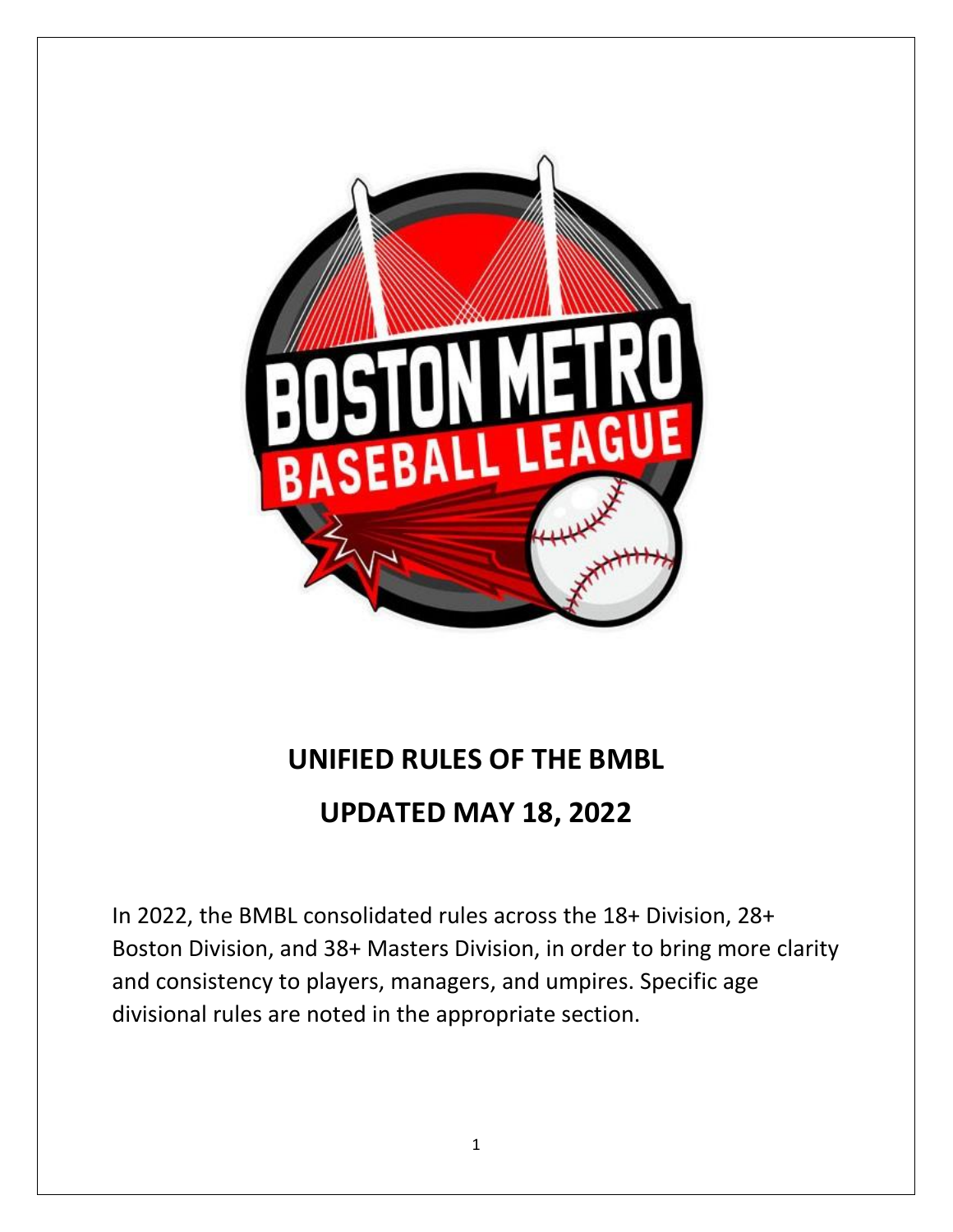## **Table of Contents**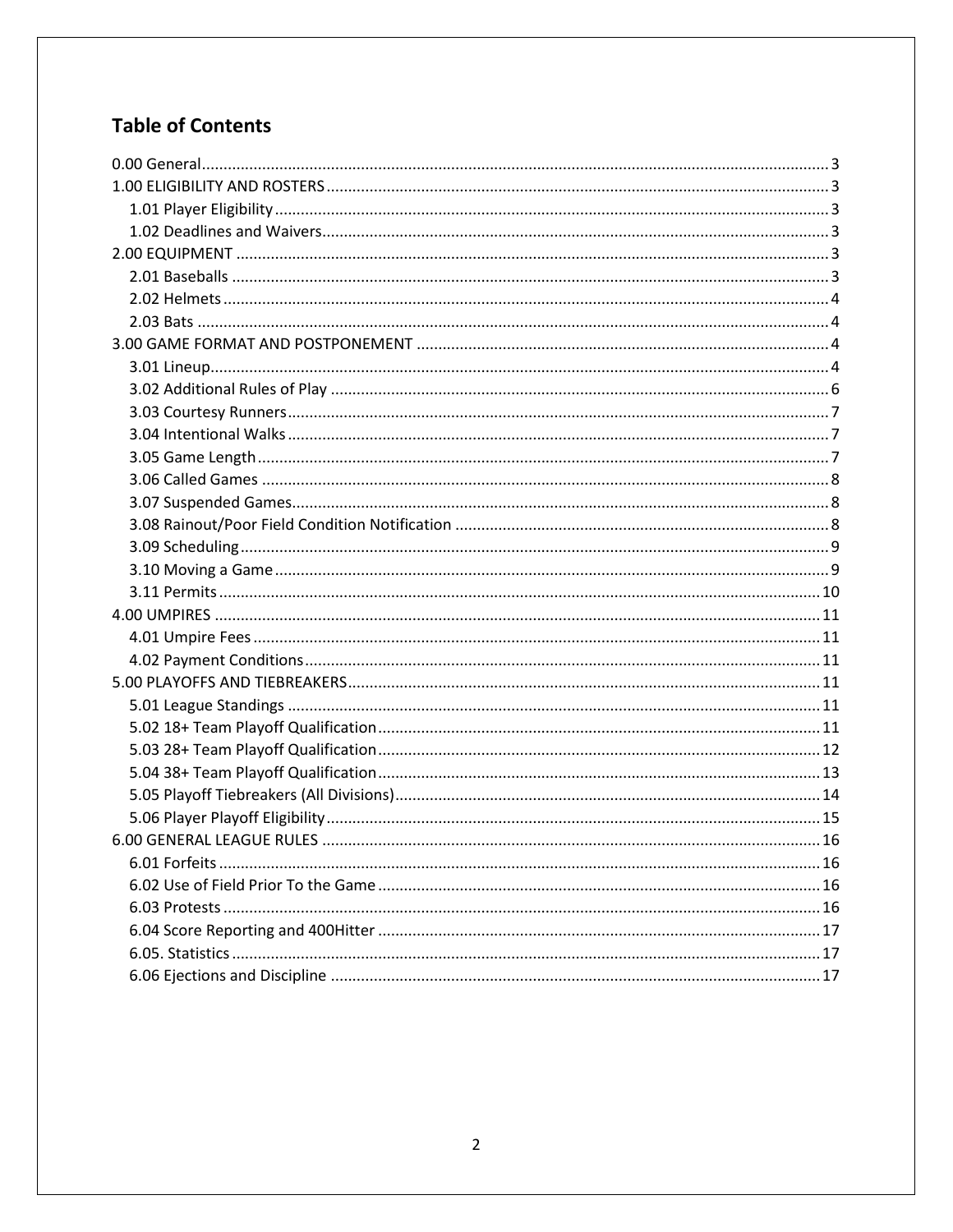#### UNIFIED RULES OF THE BOSTON METRO BASEBALL LEAGUE

### <span id="page-2-0"></span>**0.00 General**

- Default is the Major League Baseball rulebook for current season.
- BMBL is NOT adopting the MLB Mound Visit Count rule.
- BMBL is NOT adopting the MLB mandatory 3-batter rule for relief pitchers.
- BMBL is NOT adopting the MLB extra innings rule (ghost runner on second).
- Other BMBL rule exceptions, described below, override MLB rules.

### <span id="page-2-1"></span>**1.00 ELIGIBILITY AND ROSTERS**

#### <span id="page-2-2"></span>**1.01 Player Eligibility**

(a) 18+: turn 18 years of age (or 17 with parental approval) prior to playing in a game. Each team may have up to two (2) players who are 17 years of age in any given season.

(b) 28+: turn 28 years of age on or prior to December 31 of the calendar year.

(c) 38+: turn 38 years of age on or prior to December 31 of the calendar year

(d) Any exceptions must receive a special approval from the League President.

#### <span id="page-2-3"></span>**1.02 Deadlines and Waivers**

(a) Teams must pay their annual fee in full by the deadline set by the League President. Failure to do so could result in games being removed from the schedule and/or forfeited.

(b) Preliminary rosters, with complete addresses and date of birth, must be entered into 400Hitter by Opening Day.

(c) It is permissible for a player to participate in a game before the player's information is entered into 400Hitter if player information is entered before the team's next game.

(d) Players are not permitted to participate in league games unless they have completed the online waiver form.

## <span id="page-2-4"></span>**2.00 EQUIPMENT**

#### <span id="page-2-5"></span>**2.01 Baseballs**

(a) Teams will use the official league approved Diamond D1 Pro baseballs.

(b) The designated home team is responsible for supplying the game balls, regardless of where the game is played.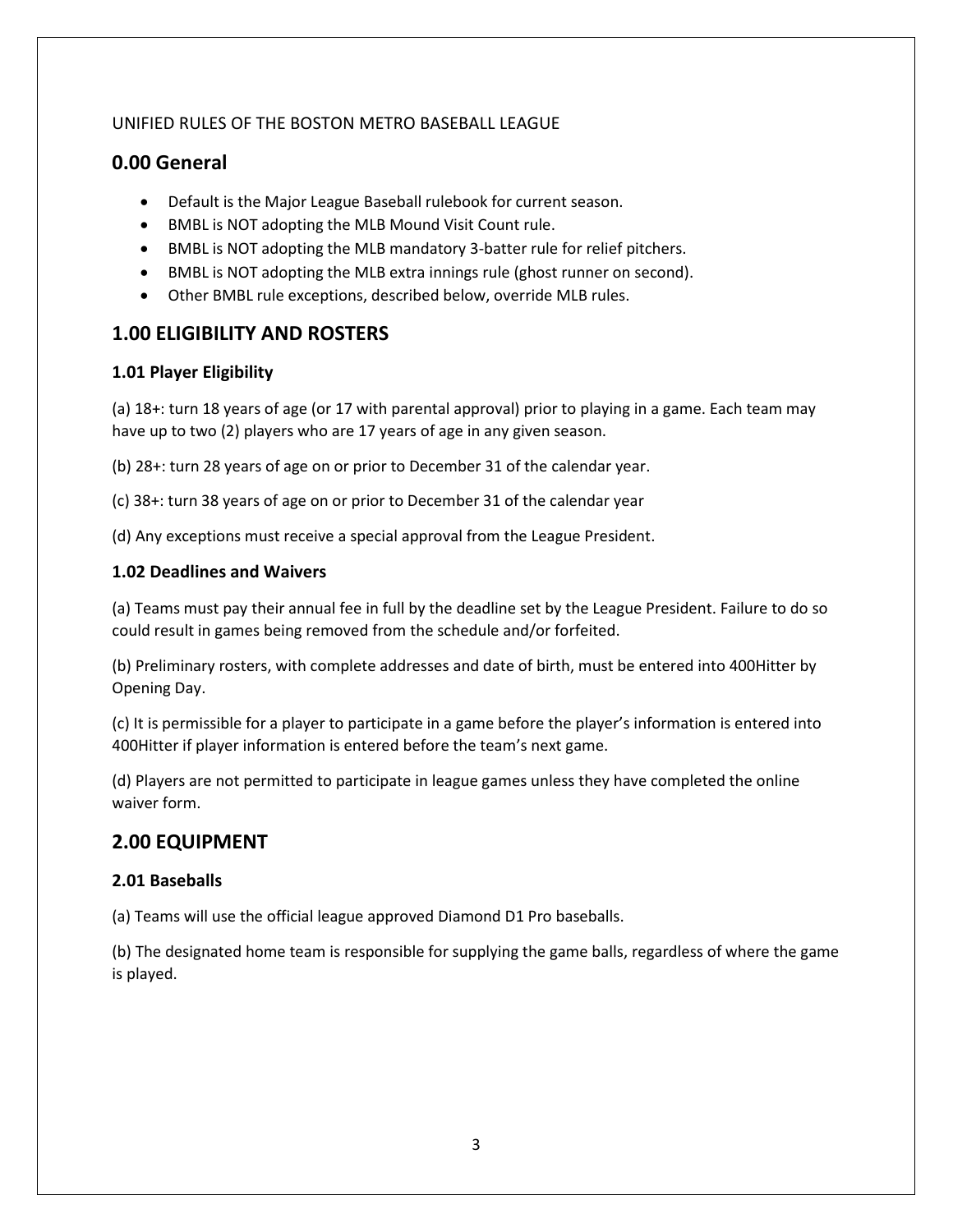#### <span id="page-3-0"></span>**2.02 Helmets**

(a) All batters and runners must wear helmets with at least one ear flap facing the pitcher for both at bats and on base. There is no exception to this rule.

(b) Full double‐ear flap helmets are encouraged for at-bats and are encouraged for the bases.

(c) Catchers must wear a helmet underneath their mask.

(d) Base coaches are encouraged to wear helmets while on the field of play.

#### <span id="page-3-1"></span>**2.03 Bats**

(a) Only MLB‐style, wood bats are allowed.

(b) Wood composite bats are allowed but must meet the BBCOR (Batted Ball Coefficient of Restitution) standard and be properly marked with the BBCOR logo (ex. Baum Bats). The League Board reserves the right to examine and approve other standards as they become available.

## <span id="page-3-2"></span>**3.00 GAME FORMAT AND POSTPONEMENT**

#### <span id="page-3-3"></span>**3.01 Lineup**

(a) Batting lineup. Each manager can bat as many players as he desires, with a minimum of nine.

(b) Eight players. Teams can play an official game with eight players and bat only eight players if that is all they have in uniform at the game.

(i) An OUT is recorded each time the  $9<sup>th</sup>$  position comes to the plate. It will be recorded as a strikeout for recordkeeping purposes.

(c) Less than 8 players before a game. If a team has less than eight players, the game is declared a forfeit and the forfeiting team must pay all umpire fees. This call shall be made no later than 15 minutes after the scheduled start time.

(d) Games cannot be rescheduled because a team does not have enough players unless the postponement meets the criteria of rule 3.10.

(e) Less than 8 players during a game. If, during the game, only 8 players are available and one player is removed for any reason (injury, ejection, etc.), the game will be forfeited at that time.

(f) Extra hitter. A manager may add batters to the bottom of the lineup at any time.

(i) **18+ Division Note:** An extra hitter is treated as a 10th defensive player and can be substituted in the same manner that any defensive players may swap defensive positions at any time. For example, the shortstop and extra hitter can swap positions at any time.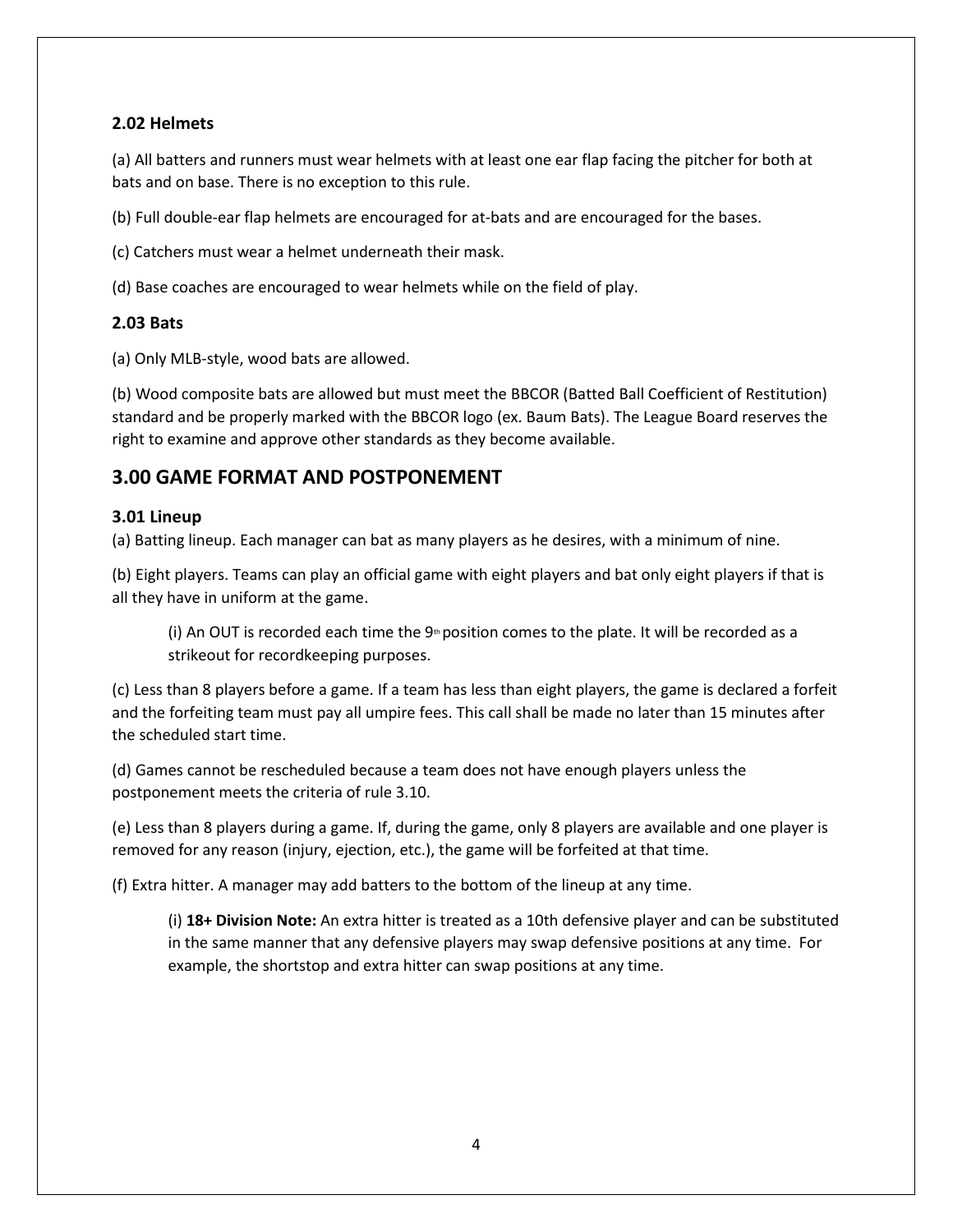(g) Reentry. If a batter is pinch hit or run for (except under courtesy runner rule), the player may not re‐ enter the game as a hitter.

(i) **18+ Division Exception**: Starter Re-entry rule: Any of the players in the starting lineup may reenter the lineup after they have been removed, provided that the substituted player has completed at least one plate appearance since the player's entry and provided further that said starting player re-enters and occupies the same spot in the batting order as indicated in the starting lineup. The starting player may re-enter only once. If he is removed again after reentering, he is permanently removed from the game.

(h) Free defensive substitution. Defense is independent of the offensive lineup. Players on the bench and players in the field may freely switch defensive positions without impacting the batting order. The 18+ division does not utilize free defensive substitution and is exempt from rule 3.01 (h).

(i) Designated Hitter (**18+ Division Only**). A team may use one (1) Designated Hitter to hit for a pitcher consistent with Major League Baseball rules. Alternatively, a team may use one (1) Designated Hitter to hit in the place of ANY positioned player (not just a pitcher). If the pitcher/player that the Designated Hitter is hitting for switches positions, the Designated Hitter is lost.

(j) Alternating batters. An A/B batting system can be used for any batting position desired. The "A" hitter bats during the first time through the lineup, with the "B" batter hitting the second time through the order, continuing in alternating fashion until the game is complete. Once a team declares the use of this A/B system, it must continue using it for the remainder of the game in the batting slots for which it was designated. Hitters in an A/B position may be pinch hit for, just as any other player. A/B slots may only be added on the initial lineup care. Additional batters can be added to the lineup as A/B or single hitters.

(k) Injury replacement. If a batter is forced to leave a game for any reason, a reserve player, who has not previously entered the game as a hitter, must hit in that batter's place. If there are no reserves who can replace the individual, the spot is skipped and all hitters below that position move up. The hitting team will be docked an out the first time through the order but will not be assessed any further penalty. For instances other than injury or emergency, forfeit rules apply.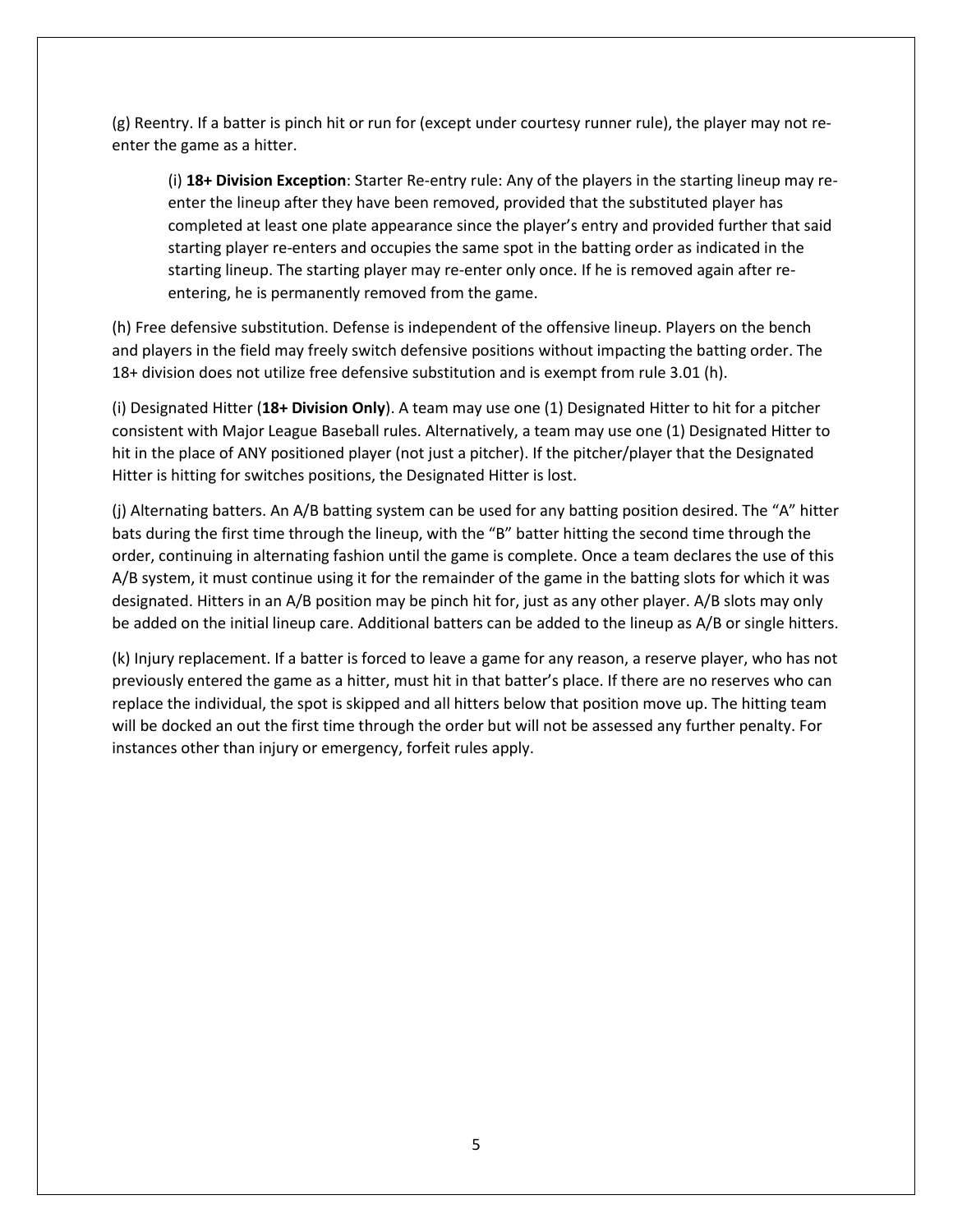#### <span id="page-5-0"></span>**3.02 Additional Rules of Play**

(a) No Player while pitching may wear white or gray sleeves, nor may a pitcher wear a batting glove or wristband while pitching.

(b) If the pitcher is removed, he may re‐enter the game only one time during the game but not in the same inning. Only one pitcher per team, per game, can re-enter.

(c) Infielders are not allowed to decoy a throw or catch. If a decoy throw or catch is detected, all runners shall be allowed to advance one base beyond the base held after all play stops. If the same fielder decoys twice in the same game, the fielder shall be expelled from the game.

(d) Players shall not intentionally collide with any other players. If a runner intentionally collides with a fielder, the runner will be called out and may, at the umpire's discretion, be expelled from the game. All runners must either slide or give up their right to a base if the defensive player has possession of the ball, is in the act of receiving the ball, or is about to immediately receive the ball. If a defensive player is not in the possession of the ball, is not in the act of receiving the ball, or is not about to immediately receive the ball so that he is able to record an out, he cannot block the base or be in the base path so as to impede the base runner's right to that base. Under such circumstances, the defensive player shall be responsible to avoid collision. If a collision does occur under these circumstances, the runner will always be considered safe and the obstruction rule shall be enforced. The defensive player may be ejected from the game (if the action is intentional, he must be ejected), and will be suspended from league play if the obstruction is judged to be flagrant.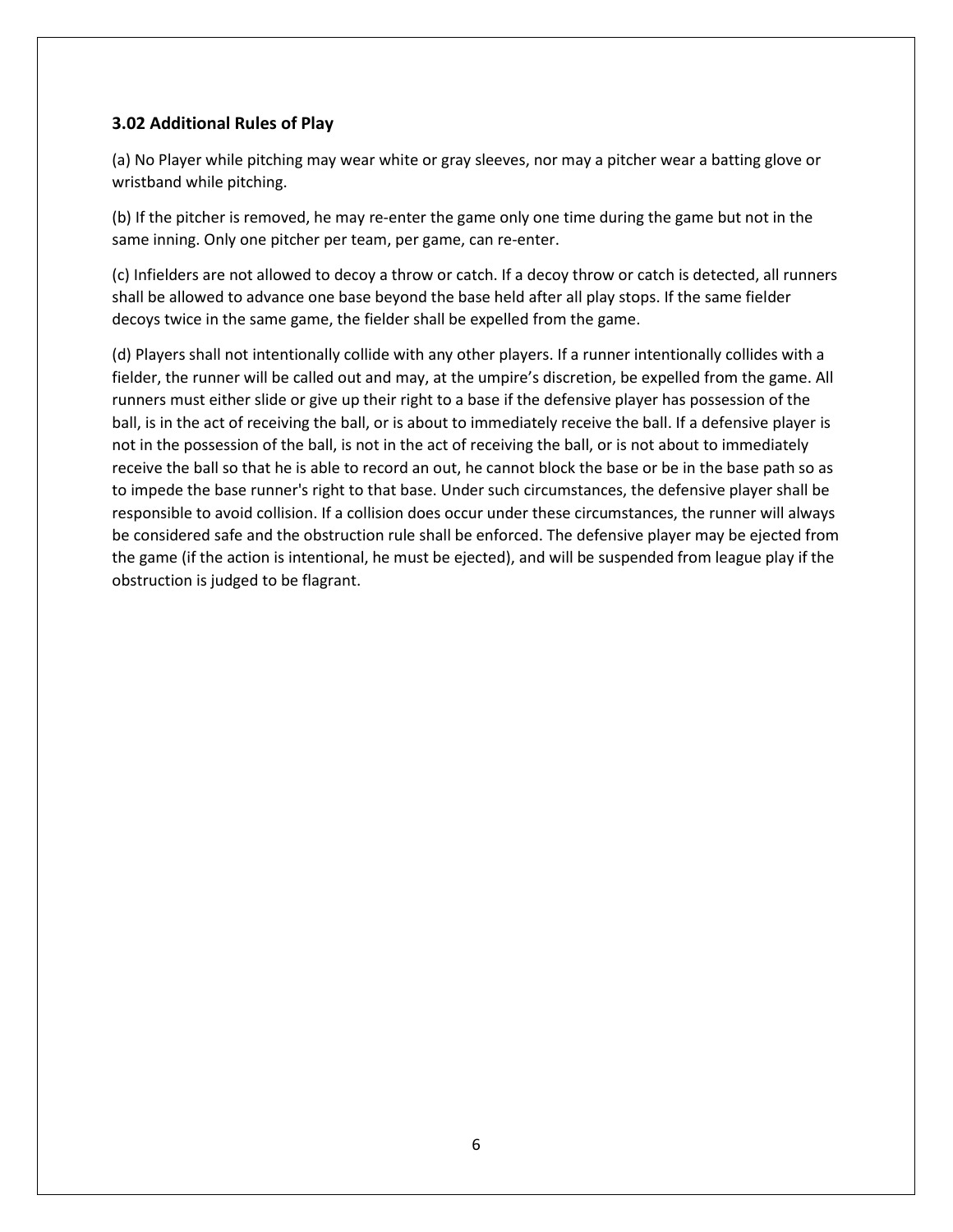#### <span id="page-6-0"></span>**3.03 Courtesy Runners**

28+ and 38+ Divisions:

#### (a) **The 18+ division does not utilize a courtesy runner and is exempt from rules 3.03 B-H.**

(b) Each team is allowed to designate two courtesy runners.

(c) Players needing courtesy runners must have their manager notify the opposing manager before game time.

(d) If not so notified, the opposing manager may deny the request.

(e) The player to make the last batted out must be the courtesy runner. If no out has been recorded, the last hitter in the lineup will be deemed the courtesy runner.

(f) If a player is legitimately hurt during the game and his team has already used two courtesy runners, then the team is allowed a third courtesy runner.

(g) Pitchers and catchers may be skipped over as courtesy runners. If players are removed from those positions, they become eligible to serve as a courtesy runner.

(h) The catcher may be provided with a courtesy runner (per rule 3.02d) once the  $2^{nd}$ out of the inning has been recorded. Failure to declare this at the first instance removes the option for the rest of the game.

#### <span id="page-6-1"></span>**3.04 Intentional Walks**

(a) Intentional Walks ‐ A batter is entitled to take first base after the opposing manager notifies the umpire. There is no limit to the amount of intentional walks. You may intentionally walk the same batter multiple times.

#### <span id="page-6-2"></span>**3.05 Game Length**

(a) All games are 7 innings.

(b) If the game is tied after 7 innings, then extra innings are played (Subject to curfew below).

(c) No inning shall start 2 hours and 50 minutes after the first pitch of game during the regular season.

(d) Both teams can agree to play beyond this curfew if no other teams are waiting to use the field, if there is no risk of darkness, and with umpire consent.

(e) Games will be deemed final on account of Mercy Rule with a team maintaining a 12‐run lead after 5 innings, or a 10‐run lead after 6 innings. **This rule is not in effect during the playoffs.**

(f) All league playoff games will be played to completion. Any playoff game shortened due to weather or curfew will be continued prior to the next scheduled game.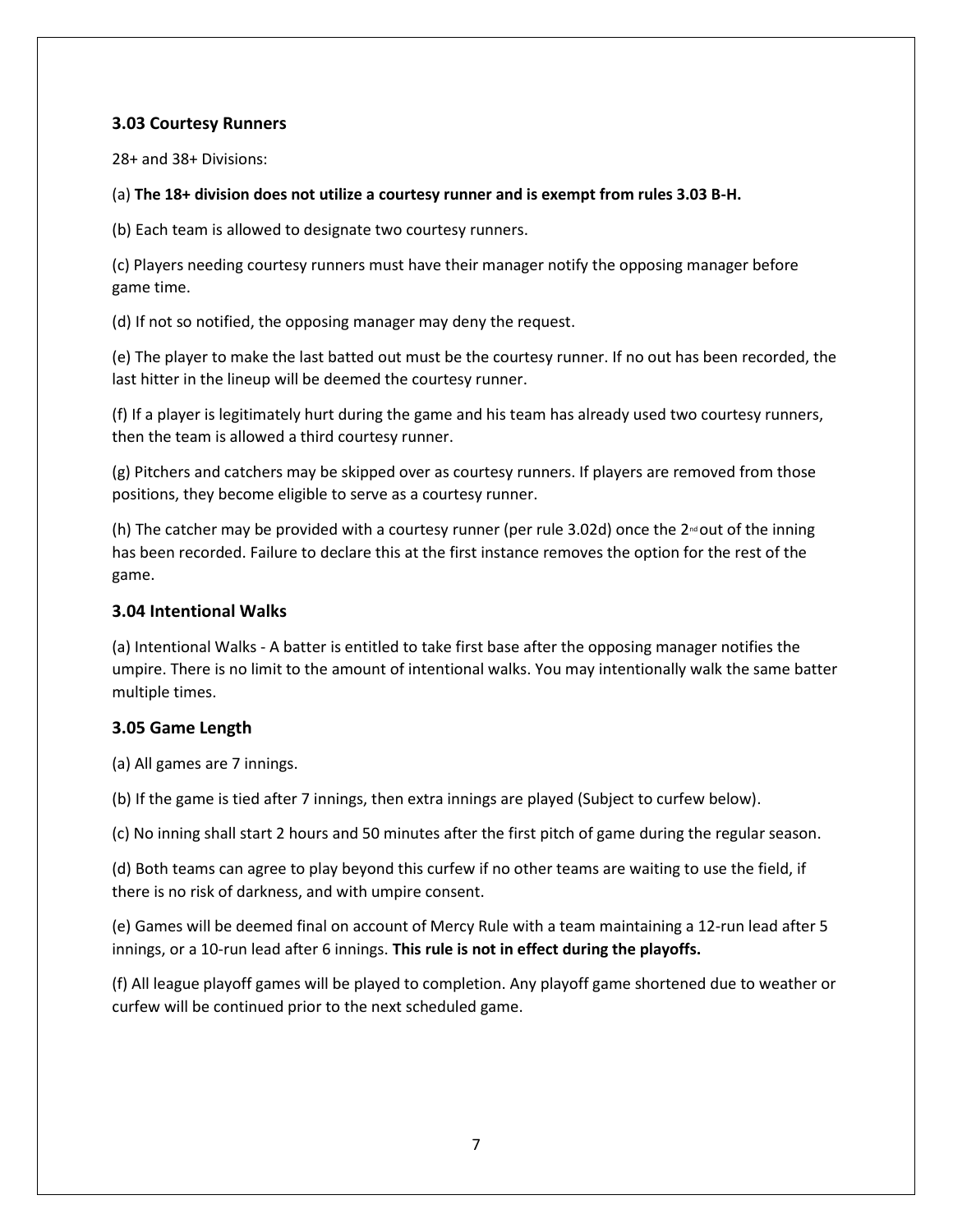#### <span id="page-7-0"></span>**3.06 Called Games**

Games called on account of inclement weather, darkness, light failure, or curfew will be considered complete if:

(a) Four (4) innings have been completed.

(b) The home team has scored more runs in three (3) or three and a fraction (3+) half innings than the visiting team has scored in four (4) completed half innings.

(c) If the home team scores one or more runs in its half of the fourth inning to tie the score.

(d) If the game is called before it is considered a regulation game, it shall be declared "no game" and made up at a later date - for playoff games, refer to rule 3.05(f).

#### <span id="page-7-1"></span>**3.07 Suspended Games**

If the game is called while an inning is in progress after it is considered a regulation game and before it is completed, the game becomes a "Suspended Game" in each of the following situations:

(a) The visiting team has scored one (1) or more runs in the incomplete inning to tie the score and the home team has not scored.

(b) The visiting team has scored one (1) or more runs in the incomplete inning to take the lead and the home team has not tied the score or retaken the lead.

Rules 3.07a and 3.07b only apply if the two teams have another game scheduled, where the current game could be resumed and completed without incurring additional permit cost. If they do not, the score will revert to the last completed inning and the game will be ruled complete. The league reserves the right to require the game's completion at its discretion.

#### <span id="page-7-2"></span>**3.08 Rainout/Poor Field Condition Notification**

(a) The home team manager must notify the Umpire‐in‐Chief, the opposing manager, and the league office of any cancellation due to field conditions a minimum of 60 minutes before game time.

(b) If the designated home team is playing at a field where the away team is the permit‐holder, the designated home team is still responsible for coordinating cancellation or postponement planning.

(c) Teams will have 2 weeks to schedule a makeup game. After 2 weeks, the League reserves the right to place the game on the schedule at its discretion. The home team will be responsible for permit fees.

(d) If postponement is required once at the field, the following procedure is required: 1. Home Team manager determines if a game is to begin. 2. Once a game begins, umpires have the authority to call off a game due to inclement weather or poor field conditions.

(e) **Game cancelations for Boston night fields must be made by 4:30 PM** on the day of the game. Otherwise, Boston will charge the full \$150 fee which is the responsibility of the home team.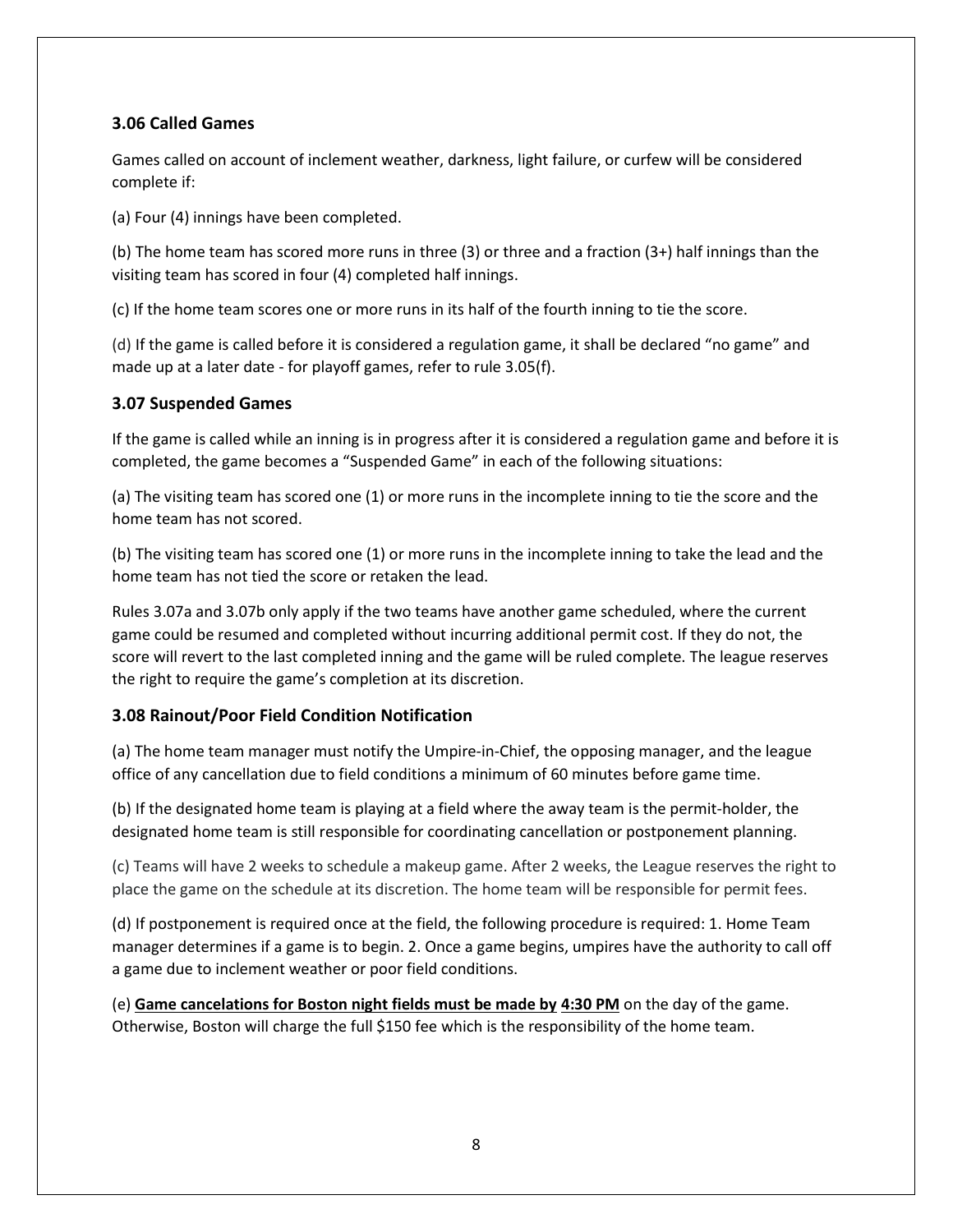#### <span id="page-8-0"></span>**3.09 Scheduling**

(a) Season start date, number of games, and matchups will be determined by each division's Commissioner after consulting with their respective team managers.

(b) Based on a combination of scheduling and permitting, some teams may play designated home games at the away team's home field.

#### <span id="page-8-1"></span>**3.10 Moving a Game**

(a) 18+ and 28+ Boston Division:

A team may reschedule one regular season game based on reasons other than weather without the game being deemed a forfeit, if the manager rescheduling the game notifies the League Commissioner, the opposing team's manager, and the Umpire Assignor at least four (4) days before the regular season scheduled game. Four days is defined as 96 hours prior to the scheduled start time of the game.

(i) A non‐returned phone message, text, or email will not constitute notification.

(ii) If the ROAD team requests the change, it will be responsible for any immediate and future permit costs related to this game incurred by the HOME team.

#### (b) **The 38+ division does not allow non-weather game moves and is exempt from 3.10 (a).**

(c) Please see rule *6.01 Forfeits* for a schedule of point deductions and umpire fees associated with rule 3.10 (a).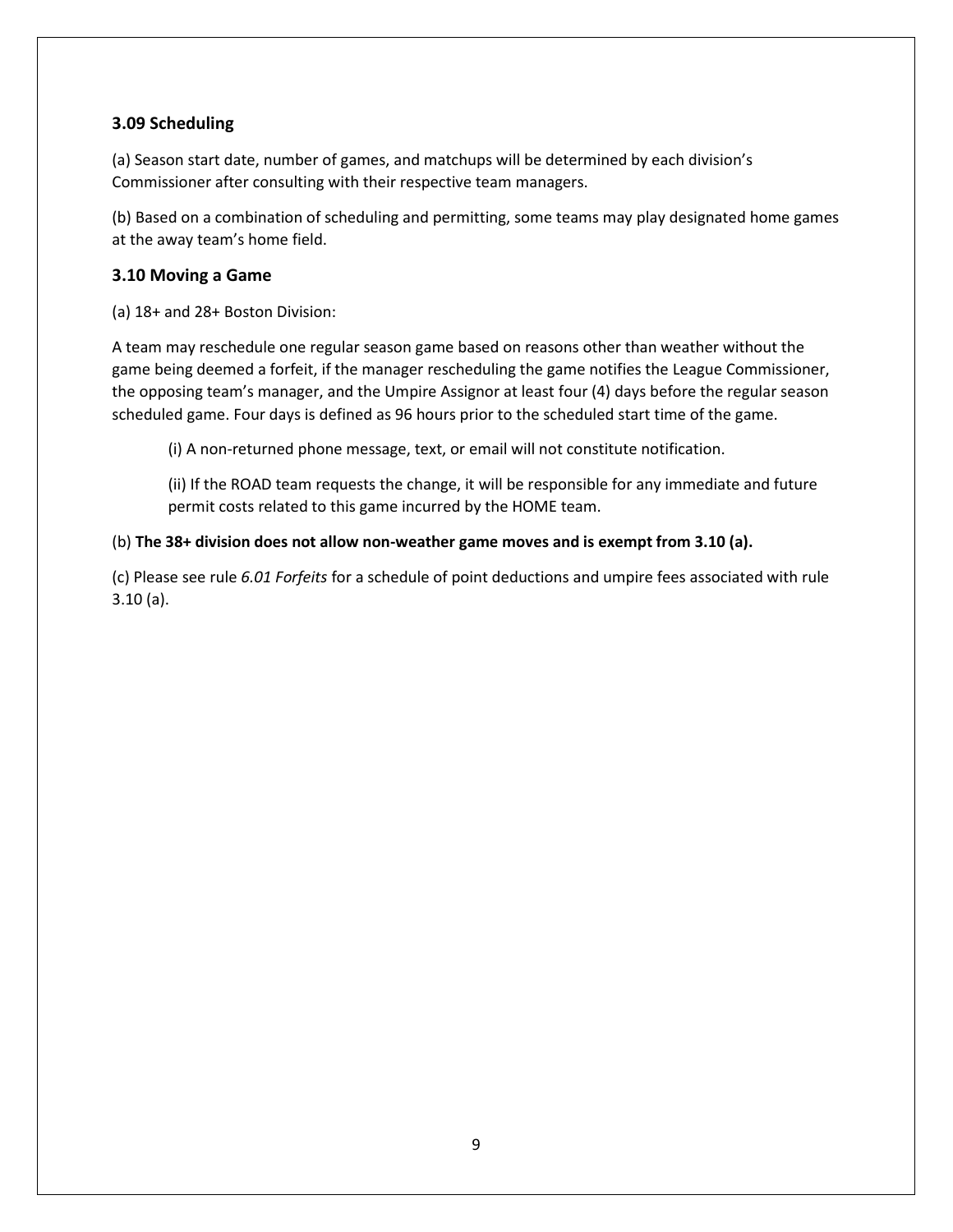#### <span id="page-9-0"></span>**3.11 Permits**

(a) Home teams are responsible for obtaining and paying for their own field permits.

(i) The home team must ensure a minimum playing window of two hours, thirty minutes.

(b) Team requiring assistance with obtaining permits may contact the League to purchase any available league permits, at the team's sole expense.

(c) 18+ division games will take place on Sundays, Tuesdays, and Thursdays, with Wednesdays and Saturdays being used at the Commissioner's discretion

(d) 28+ division games will take place on Sundays, Tuesdays, and Thursdays, other days may be used for makeups with the agreement of both managers.

(e) 38+ games will take place on Mondays, with Wednesdays and Fridays used for makeups and postseason games.

(f) Makeup scheduling will follow the process laid out in rule 3.08c.

(g) If teams do not provide permits for night fields, the league will provide one at your cost. To avoid conflicts with your personal preferences, please provide ample weeknight permit options for your team.

(h) For games scheduled on permitted fields supplied by the league, the home team will be solely responsible for the cost.

(i) The league will reimburse home teams up to \$155 for each permitted playoff game (this includes play-in games).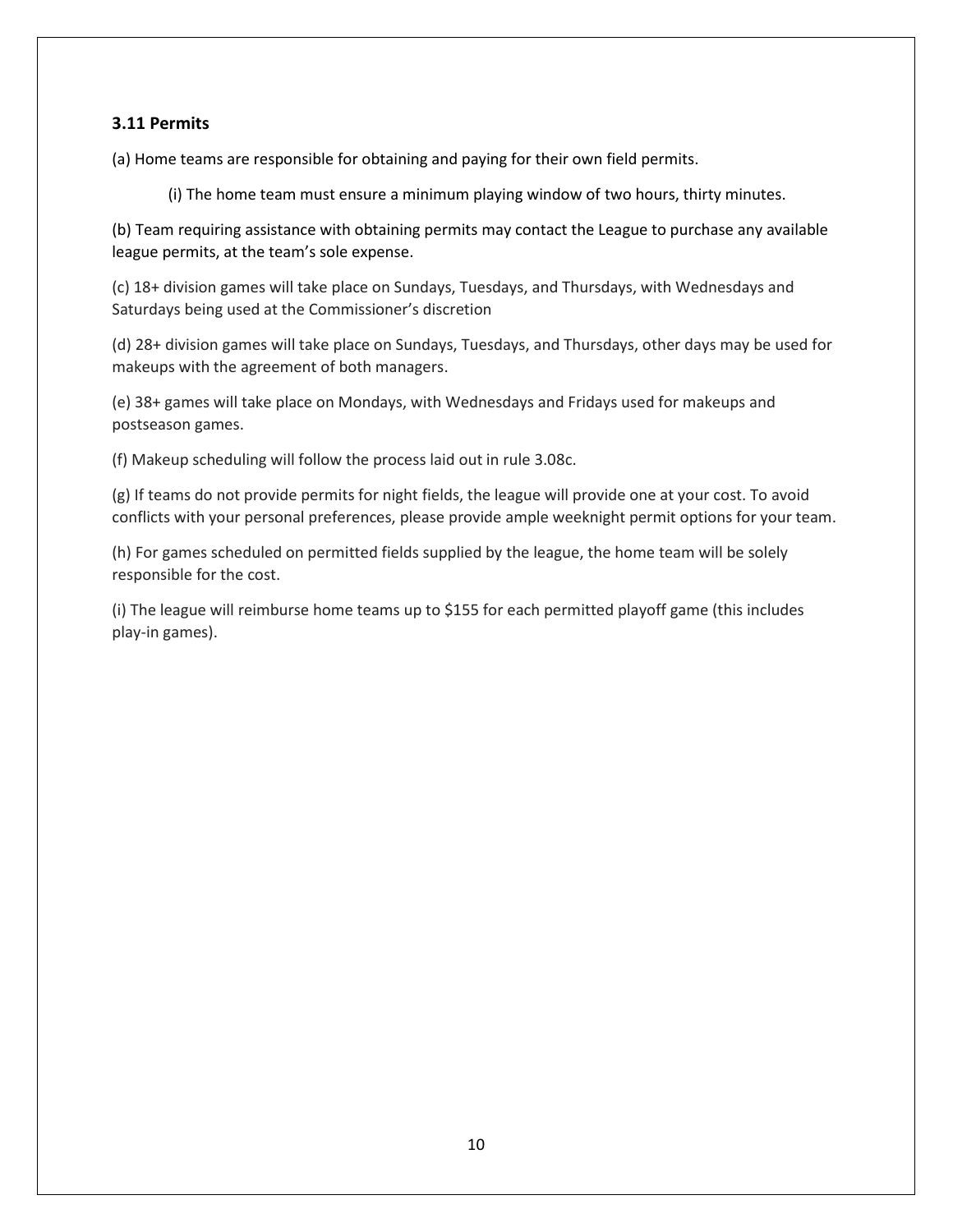## <span id="page-10-0"></span>**4.00 UMPIRES**

#### <span id="page-10-1"></span>**4.01 Umpire Fees**

(a) Umpire fees are \$90 per umpire per game (2022 increase).

#### <span id="page-10-2"></span>**4.02 Payment Conditions**

(a) Home team is responsible for paying the home plate umpire, the away team shall pay the base umpire.

(b) Umpire fees are to be paid IN CASH prior to the start of the game.

(c) If there is only one umpire who shows up for a game, they are to be paid 1  $\frac{1}{2}$  fee (\$135 for 7 innings). Teams should notify the Umpire-In-Chief and the league commissioner if only one umpire shows up.

(d) Once an umpire shows up at the field within 60 minutes of game time, they must be paid, even if the game is called before a single pitch is thrown.

(e) If the game is postponed by rain or field conditions within 60 minutes of game time, each umpire is due a ½ fee.

(f) Umpires are due fees for forfeits. Please see 6.01 (d) forfeits for the schedule of fees due.

(g) If a suspended regular-season game is resumed immediately before another scheduled game (per rule 3.07), the umpires shall be paid, upfront, \$15 per inning needed up to 3 full innings (extra innings are exempt). In the event a playoff game is suspended (per rule 3.05f) and requires 4 or more innings to complete, a full fee will be paid to each umpire.

## <span id="page-10-3"></span>**5.00 PLAYOFFS AND TIEBREAKERS**

#### <span id="page-10-4"></span>**5.01 League Standings**

a) Final league standings will be determined by the following point system:

- 2 points for a win
- 1 point for a tie
- ‐2 points for a forfeit

(b) Games previously cancelled and not rescheduled do not earn points for either team.

#### <span id="page-10-5"></span>**5.02 18+ Division Team Playoff Qualification**

(a) 6 total teams will qualify for the playoffs based on highest point total.

(b) The teams with the top 3 records will automatically make the playoffs as the No. 1-3 seeds and receive first round byes.

(c) Seeds No. 4-6 will be wild cards and will be seeded based off total points.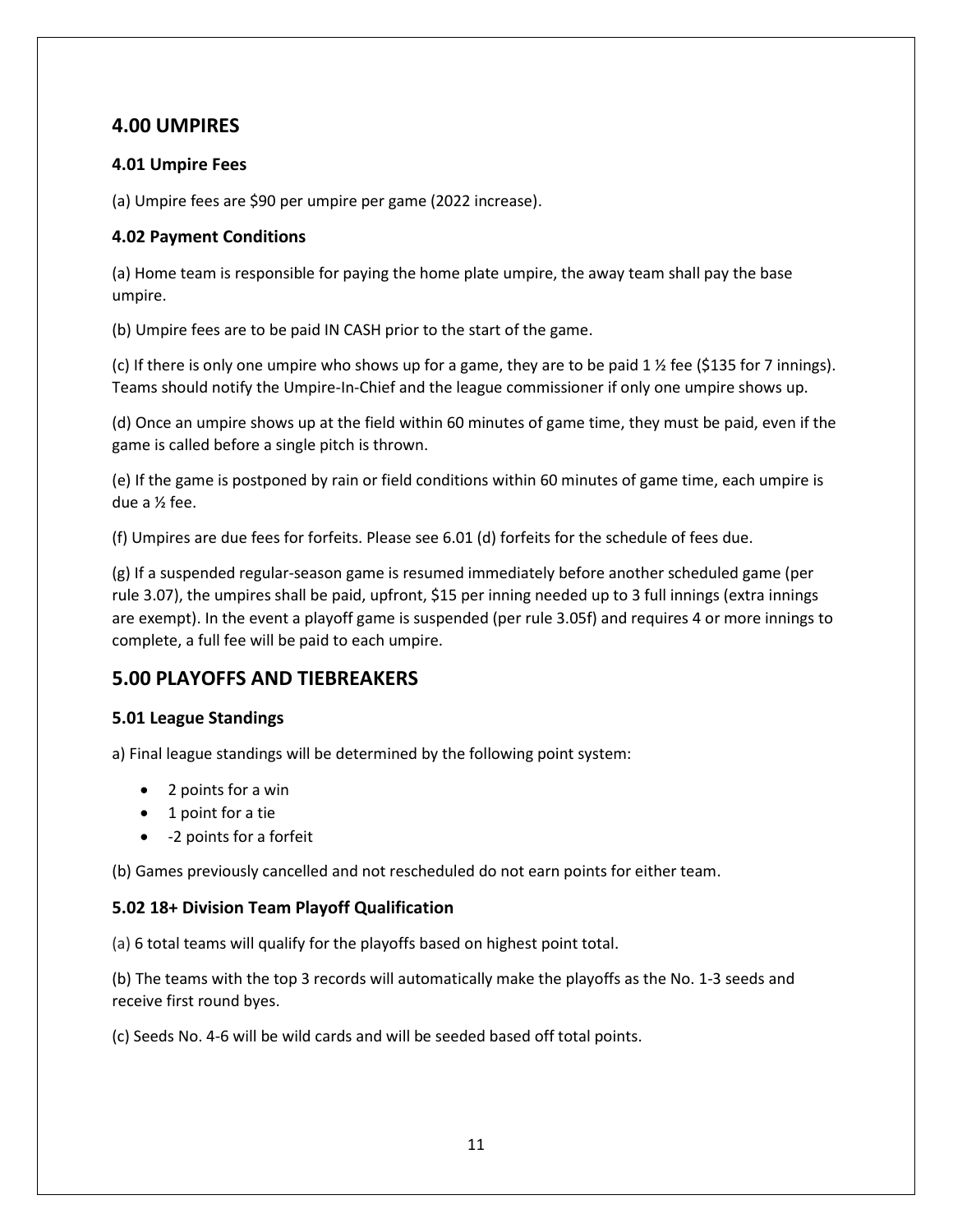(d) Seeds No. 5 and 6 will face off in a one-game play-in. The winner of that game advances to play a second one-game play-in against the 4 seed. The winner of that game advances to the semifinals as the No. 4 seed.

(e) In the semifinals, the No. 1 seed will face the play-in winner, the No. 2 seed will face the No. 3 seed. Both series will be best 3 out of 5. The winners will advance to the finals. The higher seed will have home field advantage. That series will also be best 3 out of 5 with the higher seed being the home team for games 1, 3, and 5. The lower seed will be the home team for games 2 and 4.

#### <span id="page-11-0"></span>**5.03 28+ Boston Division Team Playoff Qualification**

(a) 8 teams will qualify for the playoffs based on highest point total.

(b) The division winners will lock in the 1 and 2 seed, the runners-up in each division will be seeds 3 and 4, based on total points.

(c) The next five teams with the highest point totals make the playoffs, regardless of division.

(d) The No. 8 seed will be determined by a 1-game play-in featuring the teams with the  $8<sup>th</sup>$  and  $9<sup>th</sup>$  best records.

(e) First round will be best 2 out of 3, with seeds 1 vs 8, 2 vs 7, 3 vs 6, 4 vs 5. The higher seed will be the home team for games 1 and 3; the lower seed will be the home team for game 2.

(f) We will reseed after each round of playoffs so the highest seed will play the lowest seed after the completion of each round.

(g) Semifinals and Finals will be best 3-out-of-5, with the higher seed being the home team for games 1, 3, and 5. The lower seed will be the home team for games 2 and 4.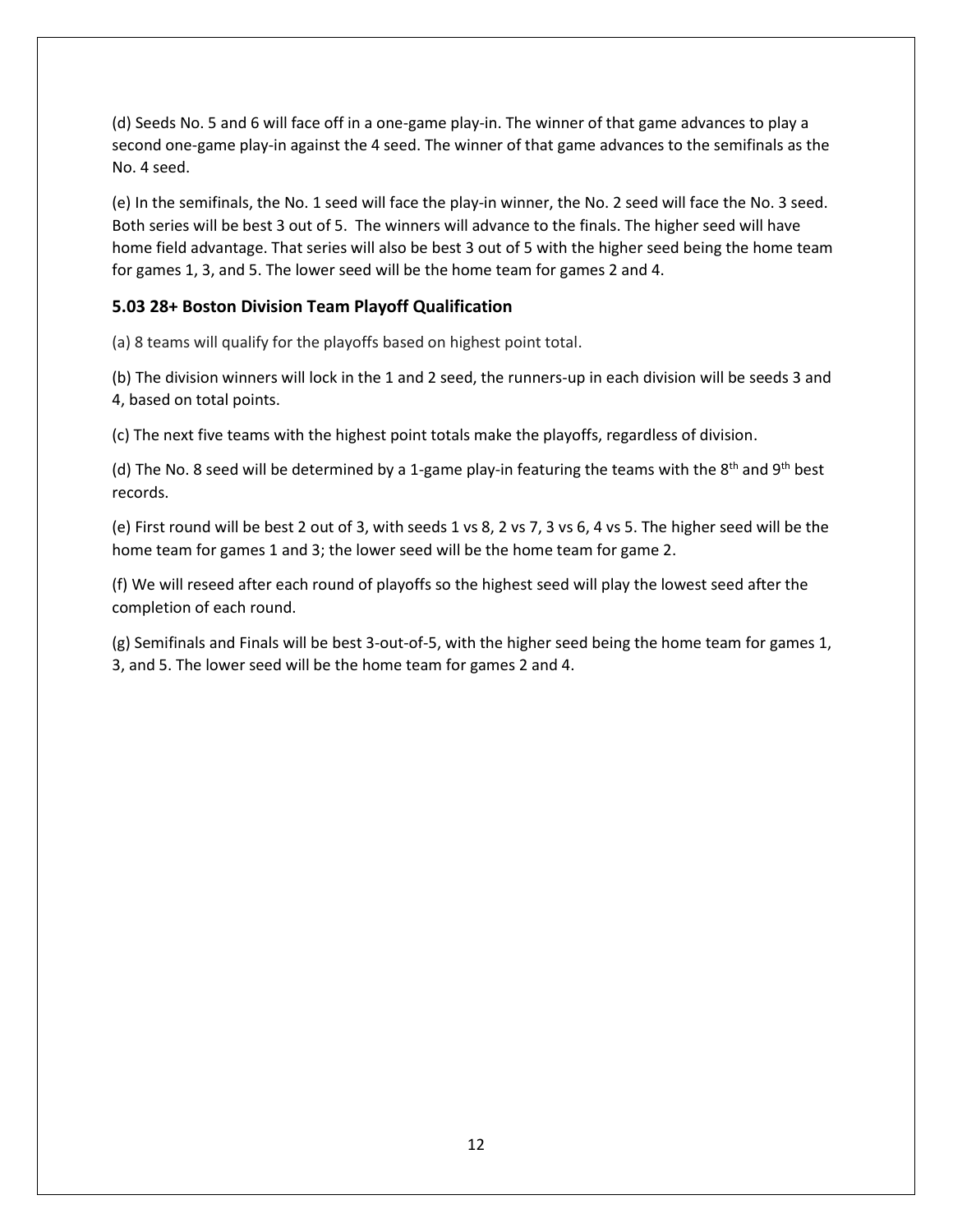#### <span id="page-12-0"></span>**5.04 38+ Masters Division Team Playoff Qualification**

(a) 8 teams will make the postseason

- (i) If 8-team league all 8 teams make playoffs
- (ii) #1 plays #8; #2 plays #7; #3 plays #6; #4 plays #5
- (iii) If 9-team league #8 and #9 play a 1-game play-in to determine who plays #1 seed

(b) If 10-team league or more – the top 6 teams make the playoffs with the next four teams competing in a play-in game for the  $7<sup>th</sup>$  and  $8<sup>th</sup>$  seeds.

- (i) Play-In Game #1:  $7<sup>th</sup>$  Place Finisher vs.  $10<sup>th</sup>$  Place
- (ii) Play-In Game #2: 8<sup>th</sup> Place Finisher vs. 9<sup>th</sup> Place
- (iii) The team with the best regular season record of the play-in winners will be the  $7<sup>th</sup>$ seed, the other team will be seeded 8<sup>th</sup>
- (iv) Playoff seeding will then be set per item (a)(ii)

(d) We will reseed after each round of playoffs so the highest seed will play the lowest seed after the completion of each round.

(e) First round series will be best 2-out-of-3, with the higher seed being the home team for games 1 and 3; the lower seed will be the home team for game 2.

(f) Semifinals and Finals will be best 3-out-of-5, with the higher seed being the home team for games 1, 3, and 5. The lower seed will be the home team for games 2 and 4.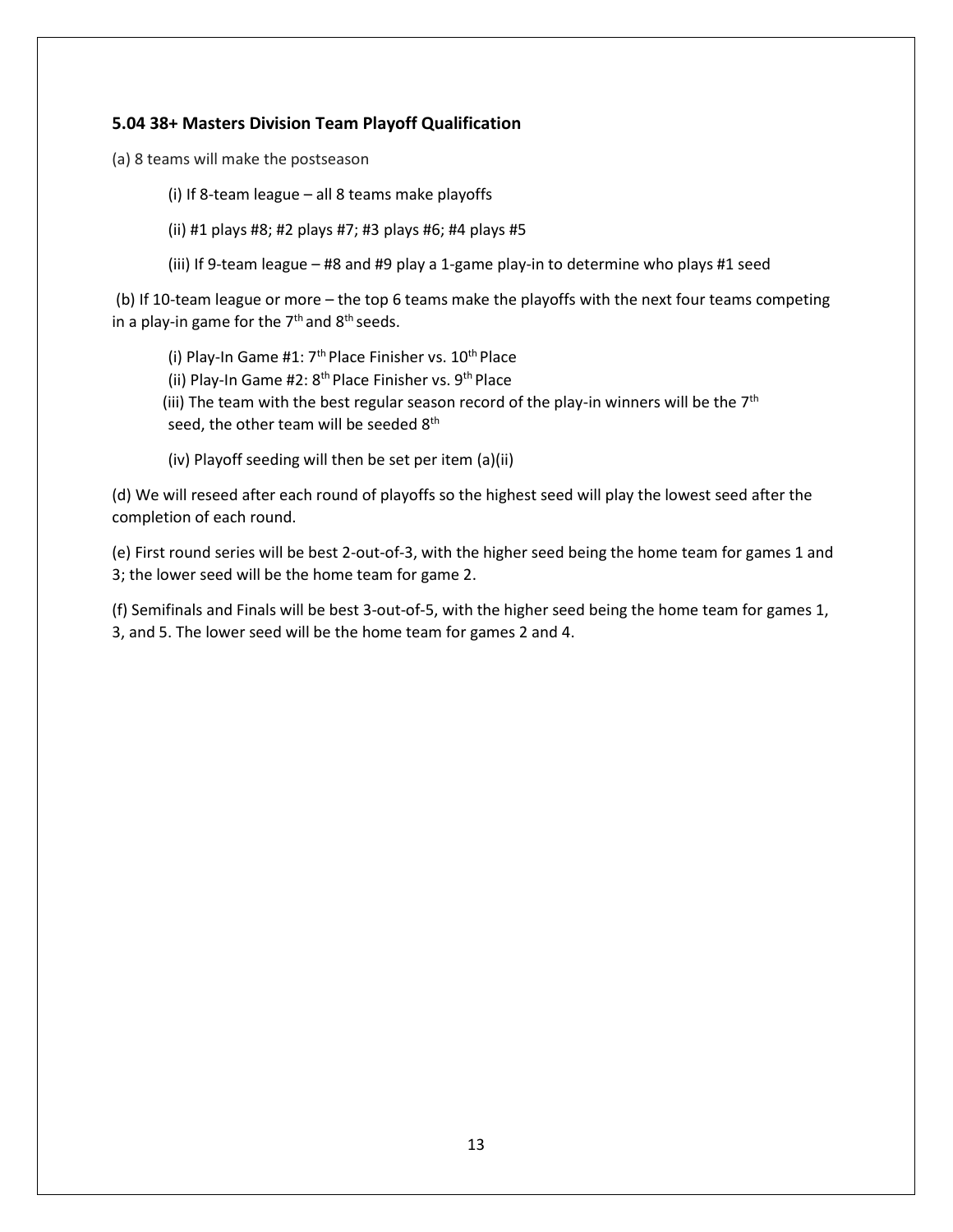#### <span id="page-13-0"></span>**5.05 Playoff Tiebreakers (All Divisions)**

In the event of a tie for playoff spots, the following procedures, in the order they are listed, will be used to break the tie:

(a) Two Teams:

1. Head-to-head record.

2. Fewest runs allowed in head-to-head games.

3. Fewest runs allowed against all teams – if teams have played an uneven number of games, then average runs allowed will be used.

4. If still not solved, a coin flip will be used to break the tie

(b) Three or More Teams:

1. Combined winning percentage vs. the other tied teams.

2. Runs allowed vs. the other tied teams – if teams have played an uneven number of games, then average runs allowed will be used.

3. Runs allowed (all games) – if teams have played an uneven number of games, then average runs allowed will be used.

4. After the winner(s) is determined in any given tiebreaking step, rule 5.05 (a) or 5.0 (b) will be reapplied to all remaining teams until a clear order is determined. Four-way tie example:

**Step 1 tie breaker round using 5.05 (b).** Teams A and B win and advance. Teams C and D have rules reapplied as Step 2.

- Team A .667 winning percentage vs teams B, C and D.
- Team B .667 winning percentage vs teams A, C and D.
- Team C .333 winning percentage vs teams A, B and D.
- Team D .250 winning percentage vs teams B, C and D.

**Step 2 tie breaker using 5.05 (a)**

- Team A (2-1) takes top seed over Team B (1-2) with a better head-to-head record.
- Team D (2-1) takes top seed over Team C (1-2) with a better head-to-head record.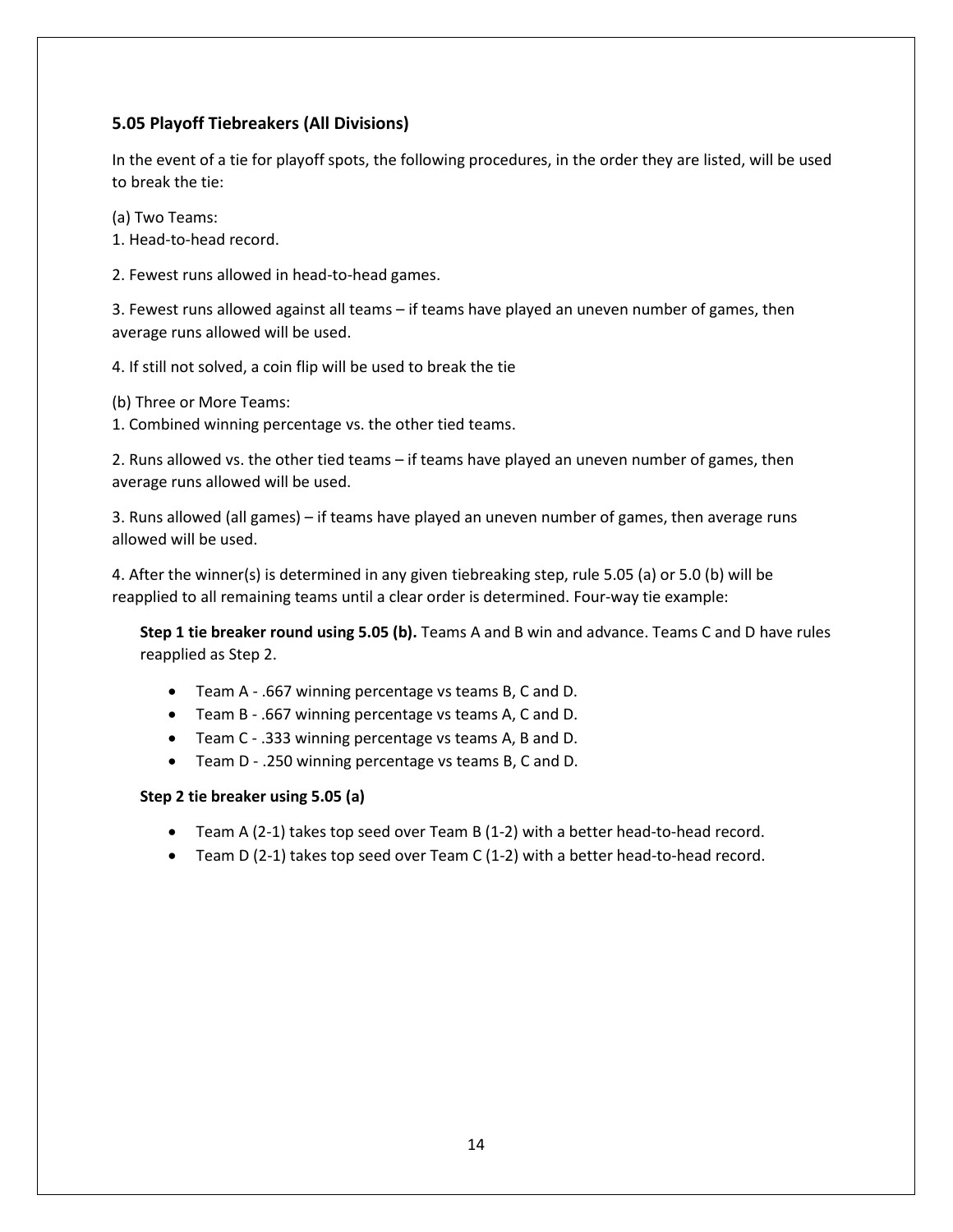#### <span id="page-14-0"></span>**5.06 Player Playoff Eligibility**

(a) To be playoff eligible, a player must play in 50% of their scheduled games by either batting, pitching, pinch running, or playing a full inning of defense (Managers must mark defensive substitution in their scorebooks and check the "game played box" in 400Hitter).

(b) A player not meeting these criteria may also become eligible by pitching a number of innings equal to the team's total number of scheduled games, regardless of the number of games they play (Example: a team is scheduled to play 22 games, making the number to reach 22, even if they only play 20 due to rain, etc.).

(c) The team's designated manager is automatically eligible for postseason play. This designation cannot be used for assistant managers or passed on to other players.

(d) A player on Full-time Active Military Duty may receive credit for games missed due to service with prior permission from the League President.

(e) There are no exceptions to the games played/innings pitched rule.

(f) If a player who is not eligible for the playoffs is found to have participated in a playoff game, that player shall be suspended for the remainder of the playoffs. In addition, the player designated as manager shall be suspended for two games for the first offense, with subsequent offenses resulting in additional penalties at the discretion of the League President. Any playoff games won by the team who employed the ineligible player in which the ineligible player participated either as a batter or fielder shall be forfeited to the opposing team.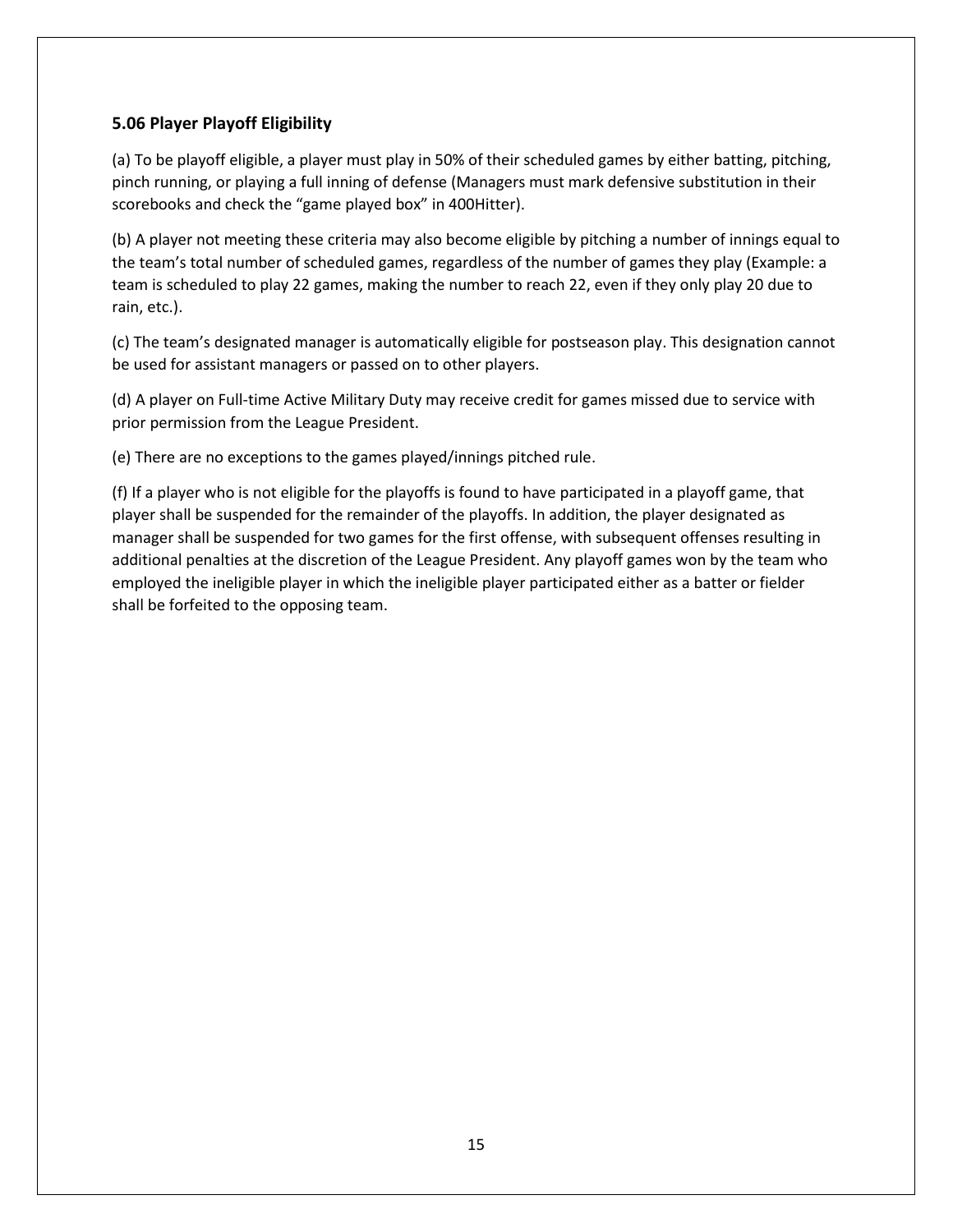## <span id="page-15-0"></span>**6.00 GENERAL LEAGUE RULES**

#### <span id="page-15-1"></span>**6.01 Forfeits**

(a) If a team forfeits 3 or more games in a season, they are ineligible for the playoffs.

(b) The winning team in a forfeit is allowed to give a 1-game credit for everyone on the Active roster and 4 innings to any pitcher (limit once per season per team); 400hitter must be updated accordingly. The losing teams will not be allowed to give any member of their roster game credit. This applies to games forfeited before first pitch, and once play has commenced.

(c) A forfeit will be declared and a loss with negative two (‐2) points will be assessed to the forfeiting team in the following circumstances:

(i) A team fails to show up for a scheduled league game; or

(ii) A team fails to field a team of eight (8) or more players at the start of the game; or

(iii) A team is left with only seven (7) or fewer players as a result of an ejection or ejections.

(iv) A team fails to provide sufficient notice of intent to move a game due to an anticipated shortage of players per Rule 3.10.

(v) A forfeit for any reason other than those stated above will result in a forfeit loss for the forfeiting team but no point penalty will be assessed.

(d) Umpire fees and point deduction for the forfeiting team is outlined in the below table.

| <b>Timeframe</b>                    | <b>Related Rule</b> | <b>Umpire Fees Due</b> | <b>Points</b> |
|-------------------------------------|---------------------|------------------------|---------------|
| 48-96 hours before game time        | $6.01$ (c) (iv)     |                        |               |
| 24-48 hours before game time        | $6.01$ (c) (iv)     | 50% per ump to league  | $-2$          |
| Less than 24 hours before game time | $6.01$ (c) (i)      | 100% to each umpire    | $-2$          |
| During a game for injury            | $6.01$ (c) (v)      |                        |               |
| During a game for ejection(s)       | $6.01$ (c) (iii)    |                        | $-2$          |

#### <span id="page-15-2"></span>**6.02 Use of Field Prior To the Game**

(a) The home team shall have use of the field for pregame warm‐up 30 minutes prior to the start of the game for a period of not more than 15 minutes, provided that the home team has the required number of players for an official game to begin. The away team shall have use of the field for the final 15 minutes before game time, provided the visiting team has the required number of players for an official game to begin.

#### <span id="page-15-3"></span>**6.03 Protests**

(a) All protests are first brought to the Division Commissioner within 24 hours of the game's completion.

(b) The Commissioner's ruling can be appealed to the League President. If the President's ruling is appealed, then the President will then appoint a 3-member, Independent Appeals Board to hear the protest and vote. The decision of the Independent Appeals Board is final.